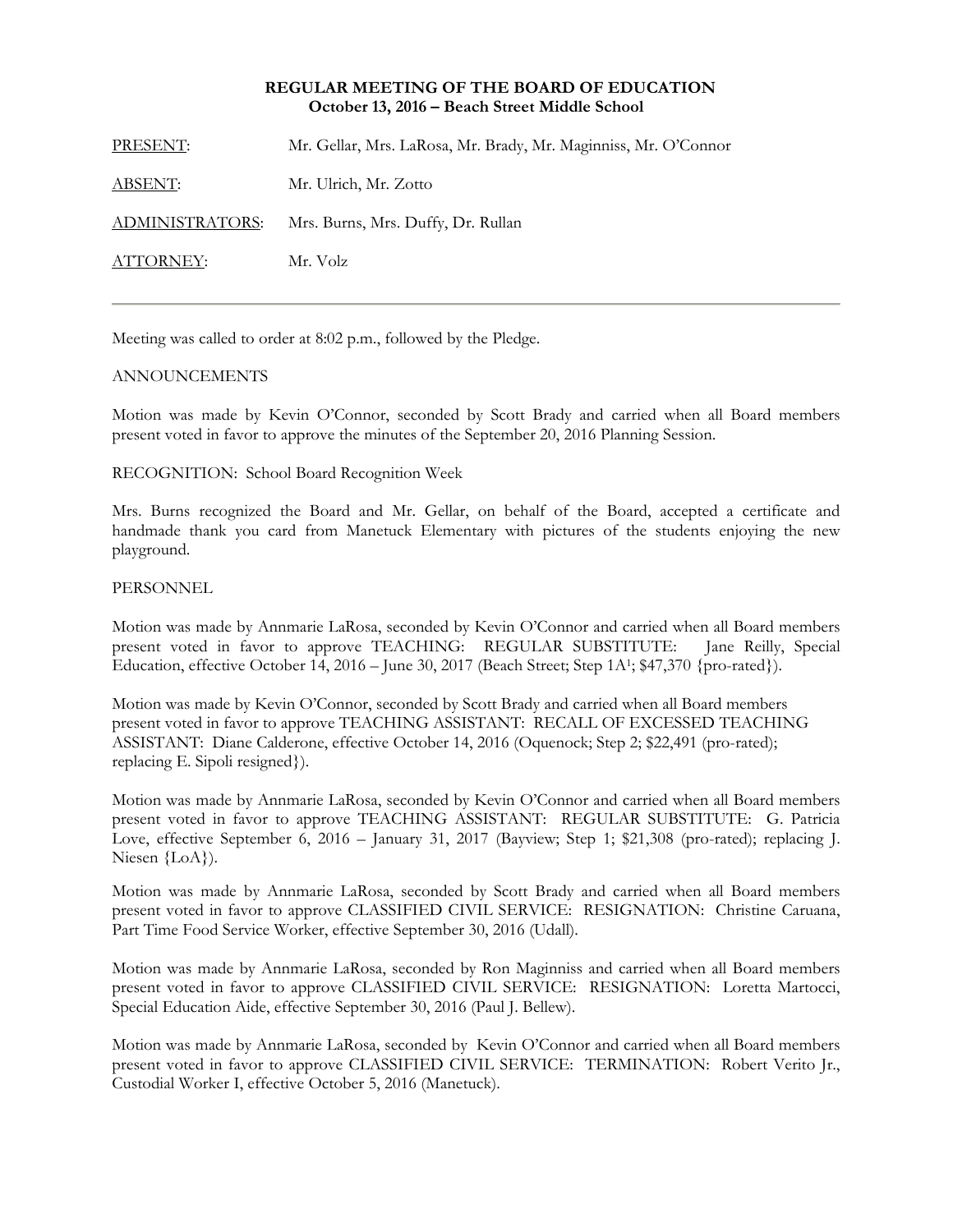Motion was made by Annmarie LaRosa, seconded by Scott Brady and carried when all Board members present voted in favor to approve CLASSIFIED CIVIL SERVICE: SUBSTITUTE CUSTODIAN (\$10.75 hr.): Denise Kesler, effective October 14, 2016.

Motion was made by Annmarie LaRosa, seconded by Ron Maginniss and carried when all Board members present voted in favor to approve OTHER: PREFERRED SUBSTITUTE: Krystal Townend, effective October 14, 2016 (West Islip High School; \$160.69 per day; replacing K. Storan {recalled}).

Motion was made by Annmarie LaRosa, seconded by Kevin O'Connor and carried when all Board members present voted in favor to approve OTHER: CLUBS/ADVISORS 2016-2017:

# BEACH STREET MIDDLE SCHOOL:

Be Yourself Activities Club, Jennifer Colonna; Costume Director, Maura Maynard; Drama Director, Justin DeMaio; Drama Director, Camille Persico; Geography Club, John Kennedy; Helping Hands Club, Kathleen Crowley; Home and Careers Club, Denise Ciangetti; Homework Help Club (Fall), Theresa Robertson; Homework Help Club (Spring), Theresa Robertson; Maker Space, Marie DeMarco and Andrea Miller (shared); Mathletes, Grade 7, Elizabeth Kelly; Mathletes, Grade 8, Jeannine Conaghan; Music Director, Camille Persico; National Junior Honor Society, Louis Lu; Peer Tutoring Club, Grade 7, Kathleen Crowley; Peer Tutoring Club, Grade 8, Mitchell Luquer; Photographer, Mitchell Luquer; School Store, Denise Cain; Science Olympiad, Kristie Ferruzzi; Set Director, Justin DeMaio; Student Council, Jesse Fawess; Student Council, Lynnette Fawess; Yearbook, Theresa Robertson.

### DISTRICTWIDE:

Combined Band, All District, James Krais; Combined Chorus, All District, Melissa Senatore; Combined Orchestra, All District, William Willis; Director, Beach/Udall, Chamber Orchestra, Lynnette Fawess; Director, Jazz Band, Beach, Stephen Smith; Director, Jazz Band, Udall, Leonard LaPinta; Director, Jazz Ensemble, James Krais; Director, Marching/Pep Band, James Krais; Jazz Lab, David Kaufman.

### BAYVIEW ELEMENTARY SCHOOL:

Art Club, Edward McManus; Drama Club, Justin DeMaio; STEAM Club, Maureen Murphy; Teaching Mindfulness to Kids Club, Debra Magee.

### OQUENOCK ELEMENTARY:

Art Club, Jill Culver; Fitness Club, Melinda Monahan and Deborah Throo (shared); Geography Club, David Haas; Math Club, Nicole Cagno-Angerame.

Motion was made by Annmarie LaRosa, seconded by Scott Brady and carried when all Board members present voted in favor to approve OTHER: MENTOR PROGRAM 2016-2017 SCHOOL YEAR:

Coordinator (\$1,500 stipend) Catherine Dolan-Stefanak; Mentor (\$1,000 stipend): Anne Bean (Danielle Blaise, Library Sciences); Kristen Doerr, (Kristen Newman, Mathematics); Lynnette Fawess (Vincent Melia, Music Education); Kristen Florea (Bridget Reilly, Special Education); Stephanie Glennon (Erica Bucking, Special Education); Robyn Southard, (Ryan Vollmuth, Transition Coordinator); William Willis (Ryan Jensen, Music Education); Gregory Ziems (Janet Wolfe, Art Education).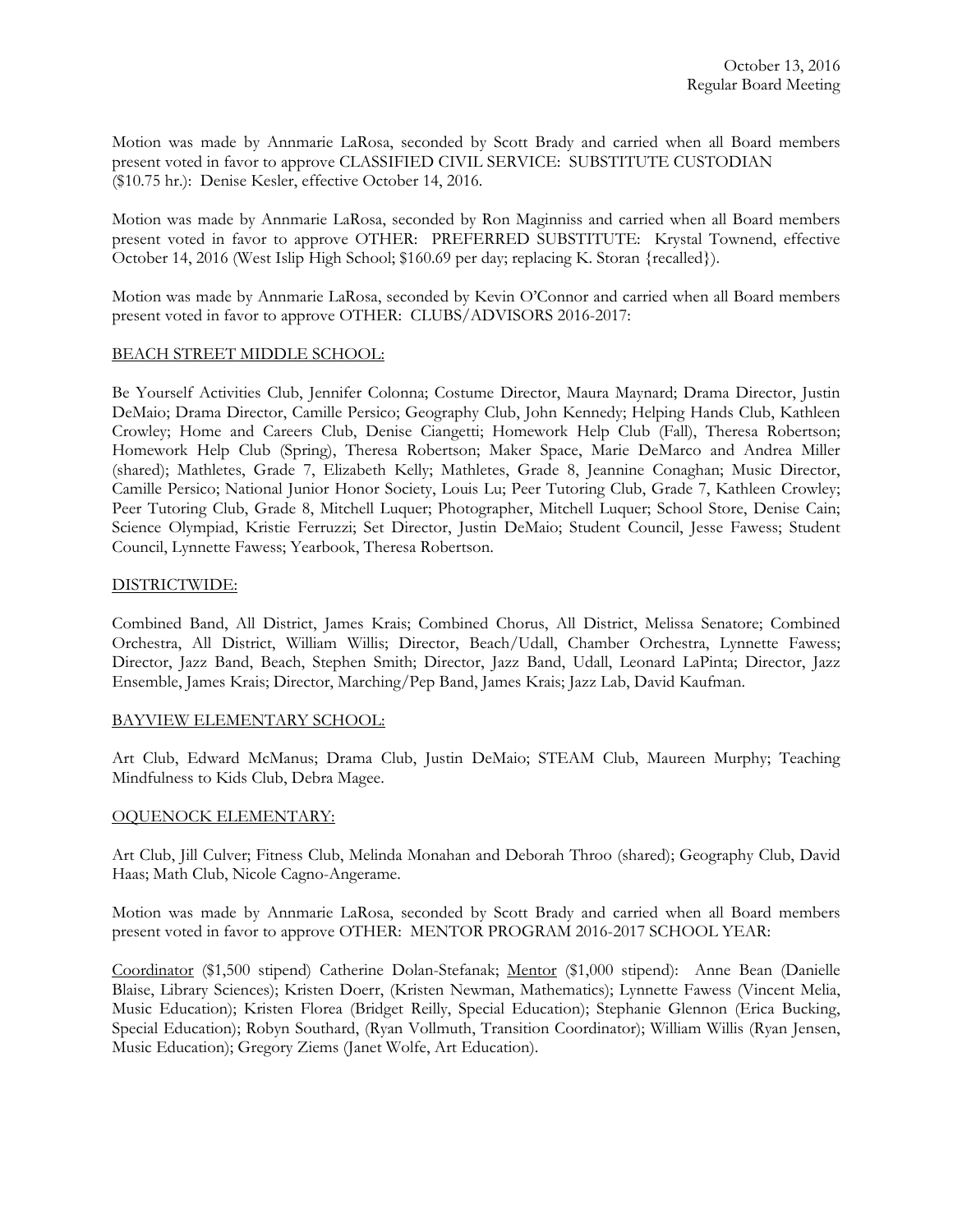Motion was made by Annmarie LaRosa, seconded by Ron Maginniss and carried when all Board members present, with the exception of Scott Brady who abstained from voting, voted in favor to approve OTHER: 2016-2017 WINTER HIGH SCHOOL COACHES:

GIRLS BASKETBALL: Christopher Scharf, Varsity Coach Jeremy Robertson, Assistant Varsity Coach William Turri, J.V. Coach

BOYS BASKETBALL: Thomas Cross, Varsity Coach Richard Zeitler, Assistant Varsity Coach John T. Denninger, J.V. Coach

WRESTLING: Nicholas LaGiglia, Varsity Coach Thomas Longobardi, Assistant Varsity Coach John Ferrara, J.V. Coach Peter Gonzalez, Volunteer Varsity/J.V. Coach

BOYS SWIMMING: Robert Kollar, Varsity Coach Karyn Storan, Assistant Varsity Coach

BOYS BOWLING: James Farnworth, Varsity Coach

GIRLS BOWLING: Frank Franzone, Varsity Coach

BOYS WINTER TRACK: Anthony Yuli, Varsity Coach James Dooley, Assistant Varsity Coach

GIRLS WINTER TRACK: Michelle Studley-Broderick, Varsity Coach Kevin Murphy, Assistant Varsity Coach

KICKLINE: Kelly Leon, Varsity Coach

CHEERLEADING: Dina Barone, Varsity Coach Steffanie Traver, Assistant Varsity Coach Lauren Brady, J.V. Coach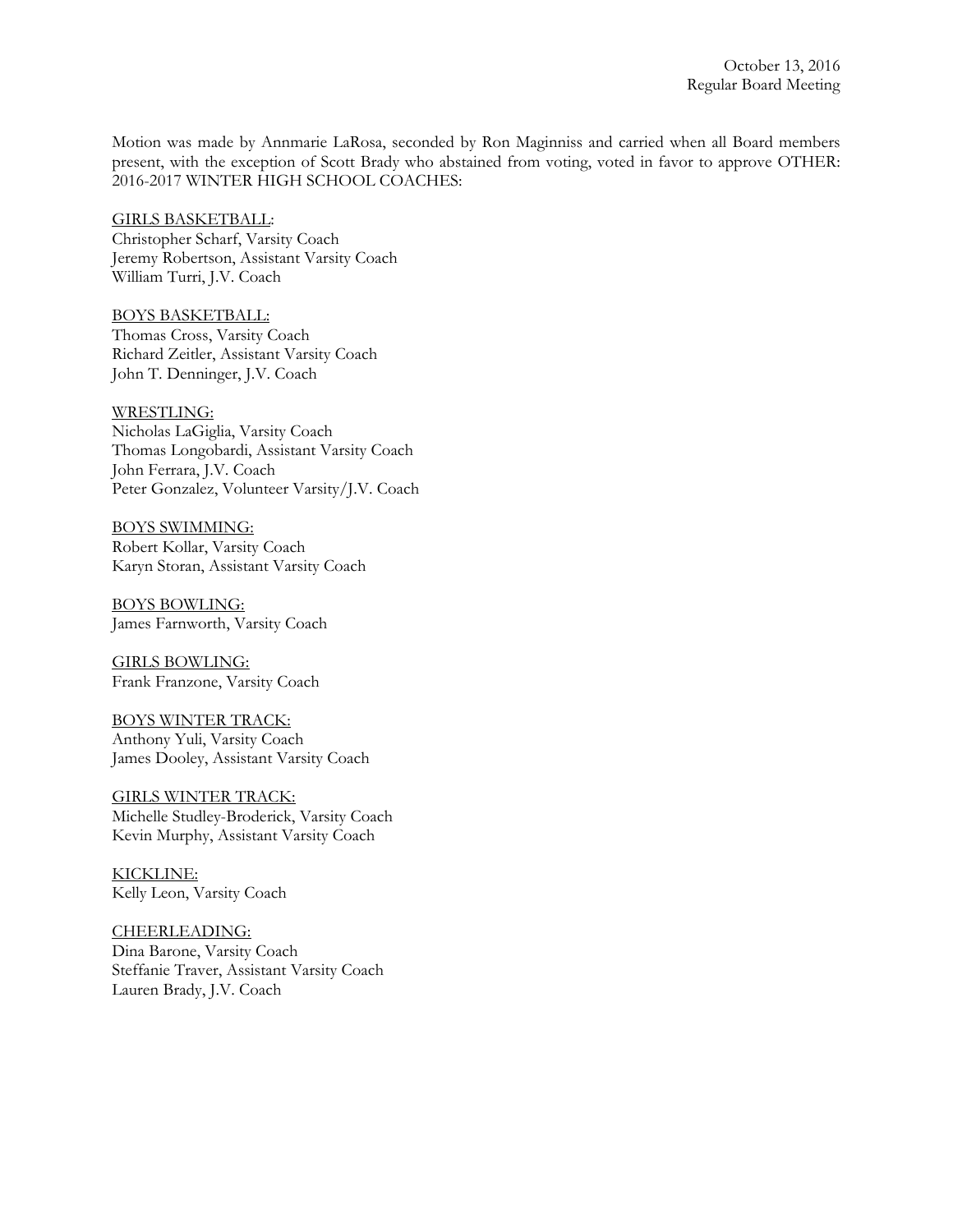Motion was made by Annmarie LaRosa, seconded by Kevin O'Connor and carried when all Board members present voted in favor to approve OTHER: 2016-2017 EARLY WINTER MIDDLE SCHOOL COACHES:

GIRLS VOLLEYBALL: Tara Annunziata, 7-8 Udall Coach Denise Cain, 7-8 Beach Coach

BOYS BASKETBALL: Patrick Tunstead, 7-8 Udall Coach Christopher Salerno, 7-8 Beach Coach

CHEERLEADING: Nicole Shaw, 7-8 Udall Co-Coach Priscilla McBride, 7-8 Udall Co-Coach Erica Bucking, 7-8 Beach Coach

Motion was made by Annmarie LaRosa, seconded by Kevin O'Connor and carried when all Board members present voted in favor to approve OTHER: 2016-2017 LATE WINTER MIDDLE SCHOOL COACHES:

GIRLS BASKETBALL: Nicholas Grieco, 7-8 Udall Coach Patrick Tunstead, 7-8 Beach Coach

WRESTLING: Nicholas Gennaro, 7-8 Udall Coach Patrick Bell, 7-8 Beach Coach

BOYS VOLLEYBALL: James Klimkoski, 7-8 Udall Coach Denise Cain, 7-8 Beach Coach

Motion was made by Annmarie LaRosa, seconded by Scott Brady and carried when all Board members present voted in favor to approve OTHER: HOMEBOUND INSTRUCTOR (\$30 per hour): Victoria Burns, effective October 14, 2016; Anastasia Marti, effective October 14, 2016; Hallie Thaler, effective October 14, 2016.

Motion was made by Ron Maginniss, seconded by Kevin O'Connor and carried when all Board members present voted in favor to approve OTHER: REPORT CARD REVISION PROGRAM 2016: Paul Pekurney.

Motion was made by Annmarie LaRosa, seconded by Kevin O'Connor and carried when all Board members present voted in favor to approve OTHER: SUBSTITUTE TEACHER (\$115 per diem): Danielle Anzalone, effective October 14, 2016; Victoria Astuto, effective October 14, 2016; Kristen Bagley, effective October 14, 2016; Michelle Biamonte, effective October 14, 2016; Victoria Burns, effective October 14, 2016; Krystal Fleischman, effective October 14, 2016; Christina King, effective October 14, 2016; Anastasia Marti, effective October 14, 2016; Kira Niemezyk-DePaolo, effective October 14, 2016; Hallie Thaler, effective October 14, 2016.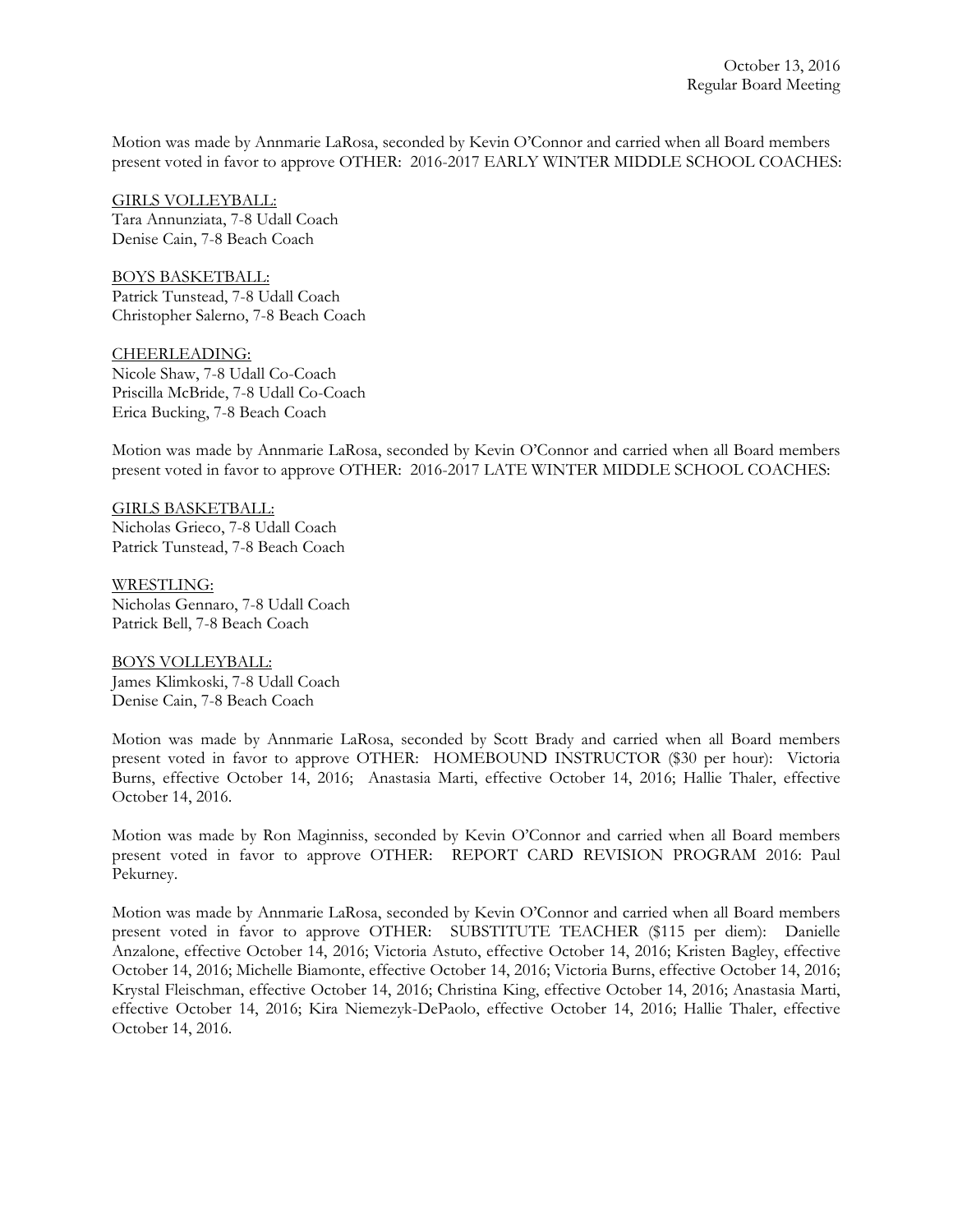Motion was made by Annmarie LaRosa, seconded by Ron Maginniss and carried when all Board members present voted in favor to approve OTHER: SUBSTITUTE TEACHING ASSISTANT: (\$85 per diem): Danielle Anzalone, effective October 14, 2016; Gail Brill, effective October 14, 2016; Anastasia Marti, effective October 14, 2016; Jennifer Martin, effective October 14, 2016; \*Jamie Pittelli, effective October 14, 2016.

# CURRICULUM UPDATE:

Dr. Rullan informed the audience that teachers are preparing for the Collaboration half day to be held on October 21; the Report Card Revision Committee met to fine-tune report cards to better reflect student learning; and after-school professional development focusing on the benefits of a professional learning community to educators and students will be offered. Students in grades 9-12 will be receiving access to the Infinite Campus Portal and will be able to view assignments, grades, attendance information, classes and teachers.

# REPORT OF BOARD COMMITTEES

Finance Committee: Scott Brady reported on the meeting held on 10/13/16. Items reviewed included the August treasurer's report; August payroll summary; August financial statements; claims audit report and August and September system manger audit trail report. Also reviewed were warrants, payroll certification forms, surplus items and 2016-2017 contracts for Anderson Center for Autism, Brookville Center for Children's Services, Deer Park UFSD, Little Flower Children Services of New York Outside Service Agreement and North Babylon UFSD.

Education Committee: Annmarie LaRosa reported on the meeting held on 10/13/2016. Items reviewed included instructional technology initiative, professional development training, teacher training on Google Apps for Education, high school students having access to Infinite Campus and the Smart Schools Investment Plan.

Buildings and Grounds: Kevin O'Connor reported on the meeting held on 10/13/16. Items discussed included additional parking for Eastern Suffolk BOCES staff, use of High School Performing Arts Center by WICA during a desirable weekend, Department of Health soil sampling results, bond work update, and a one percent discount for prompt payment by the roofing contractor. The sprinkler installation at Westbrook is complete at BCBA and South Shore Children's Center; work continues at Divine Rhythms. Completed lead testing is in compliance with Suffolk County Department of Health requirements, and a high school steam leak in library is being repaired. Building Condition Survey Reports and fire inspection reports were completed and submitted to NYSED.

Committee on Special Education/Preschool Special Education: Ron Maginniss reported on the meeting held on 10/11/2016. Items discussed included CSE and CPSE recommendations. The committee met with the new Transition Coordinator, Ryan Vollmuth.

Health and Wellness: Annmarie LaRosa reported on the meeting held on 10/6/16. Items discussed included an overview of past programs, events and initiatives. The committee approved funding for a Mindfulness pilot program at Bayview and Manetuck and the committee discussed the pros and cons of a 5K Fun Run Walk in October 2017. Upcoming events were discussed. The next meeting will take place on Thursday, November 10, 2016 at 9:30 a.m. at P. J. Bellew.

\*Conditional pending certification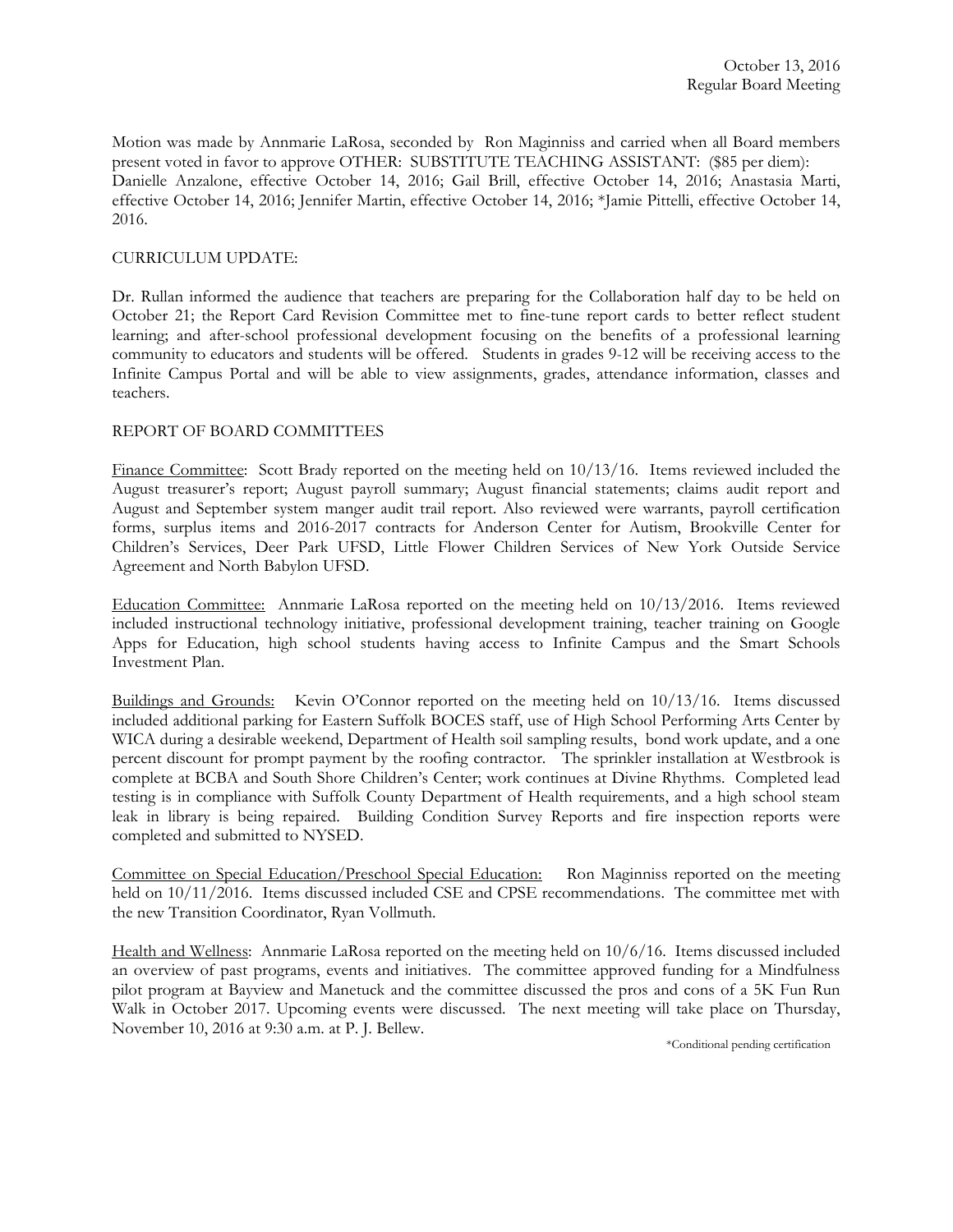DASA Committee: Dr. Rullan reported on the meeting held on 9/13/16. Items discussed included goals for the year, coping skills for student success, increasing parent participation, continuing the Unsung Hero Award, high school best buddy organization and the Code of Conduct.

### FINANCIAL MATTERS

The treasurer's report for July was presented. Beginning balance as of 7/31/2016: \$47,460,183.94; ending balance of 8/31/2016: \$44,372,154.16.

Motion was made by Kevin O'Connor, seconded by Annmarie LaRosa, and carried when all Board members present voted in favor to approve Budget Transfers 3328 – 3332.

Motion was made by Kevin O'Connor, seconded by Annmarie LaRosa, and carried when all Board members present voted in favor to approve the following 2016-2017 Contracts: Anderson Center for Autism, Brookville Center for Children's Services, Deer Park UFSD, Little Flower Children and Family Services of New York Outside Service Agreement (summer 2016), North Babylon UFSD.

Motion was made by Scott Brady, seconded by Kevin O'Connor, and carried when all Board members present voted in favor to approve the following surplus items: Monarch piano at Paul J. Bellew; 1999 Crown Victoria #408; Cybex treadmill at West Islip High School; lacrosse cage at West Islip High School.

### PRESIDENT'S REPORT

Motion was made by Scott Brady, seconded by Kevin O'Connor and carried when all Board members present voted in favor to approve 2016-2017 Goals & Objectives.

Motion was made by Kevin O'Connor, seconded by Annmarie LaRosa and carried when all Board members present voted in favor to approve Resolution re: Chief Emergency Officer.

### SUPERINTENDENT'S REPORT

The West Islip Fire Department & Women of West Islip will host a "A Night of Hope" & NARCAN Training on Thursday, October 27, 2016 from 7:00 p.m. to 9:00 p.m. Register in advance on the link provided on the school website.

The PAWS event has been rescheduled to March 3, 2017.

Mrs. Burns congratulated Dr. Daniel Marquardt for recently receiving his doctorate degree.

NOTICES/REMINDERS:

Teacher Collaboration Day – October 21, 2016